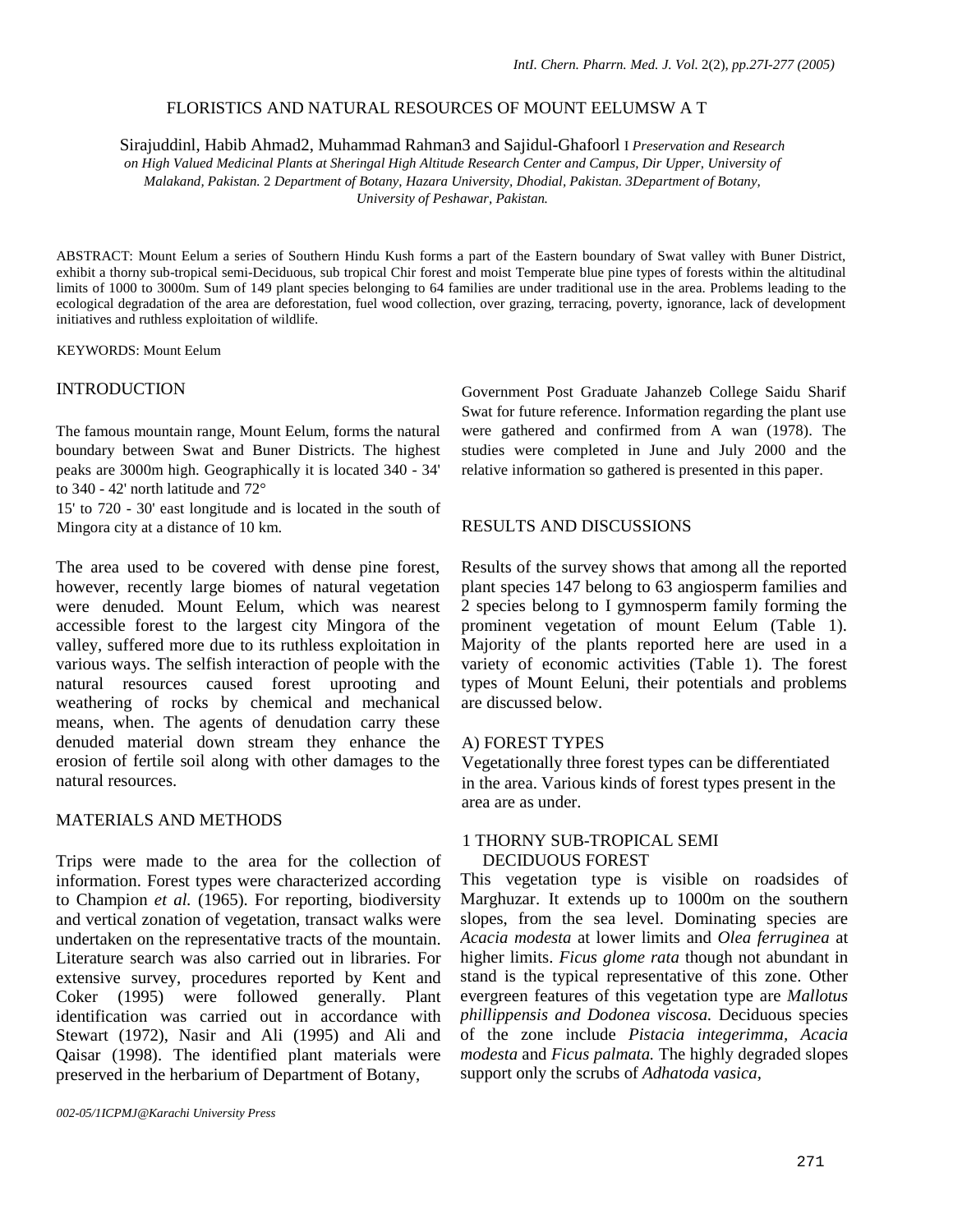*Mytaenus royleanus and Periploca aphylla, associated with the grasses like Themeda anathera, Eargrestis pilosa, Saccharum munja and Digitaria stricta.* 

The introduced fast growing trees include *Ailanthus altissima, Robinia pseudoacacia and Brossonetia papyrifera.*  Most of the slopes, where agriculture is

|                                   | Table-I Some Economically Important Plants of the Area |                         |
|-----------------------------------|--------------------------------------------------------|-------------------------|
| Family                            | <b>Botanical Name:</b>                                 | *Uses Of Plant          |
| Acanthaceae                       | Adhatoda vasica Nees.                                  | 6,10                    |
| Adiantaceae                       | Adiantum cappillus-veneris L.                          | 6, 13, 27               |
|                                   | A. incisum Frosk.                                      | 6, 13,27                |
|                                   | A. venustum D. Don.                                    | 6,13,27                 |
| Amaranthaceae                     | Achyranthus aspera L. Amaranthus                       | 6,4                     |
|                                   | caudatus L.                                            | 2,4,5                   |
|                                   | A. viridis L.                                          | 2,4,5                   |
| Anacardiaceae                     | Cotinus coggyria Scop. Sauromatum                      | 13,6, 10,24 7,6         |
| Araceae                           | venosum (Ait) Scoth. Hedra hilex L.                    | 4,6,10                  |
| Araliaceae                        | Periploca aphylla Dene. Impatiens                      | 6,45                    |
| Ascelpiadceae                     | bicolor Royle. Impatiens                               | 19,4, 16 4, 6, 19       |
| Balsaminaceae                     | brachycentra Kar. & Ker. Impatiens                     | 19,4,6 6,29, 10,        |
|                                   | edgeworthii Hook. Berberis lycium                      | 1                       |
|                                   | Royle                                                  | 6, 29, 10, 1            |
| Berberidaceae                     | Berberis wallichii                                     | 32, 16, 10, 15          |
|                                   | Alnus nitida (Spach.) E.                               | 6,4                     |
| Betulaceae                        | Capsella bursa-pastoris (L.) Medik                     | 6,4                     |
| <b>Brassicaceae</b>               | Sisymbrium irio L.                                     | 6,30,2,6,4              |
|                                   | Nasturtium Officinale R. Br.                           | 6,10 1,6,29,36,         |
|                                   | Cannabis sativa L.                                     | 104,5                   |
| Cannabiaceae                      | Viburnum nervosum. D. Dom. Silene                      | 2,4,5                   |
| Caprifoliaceae                    | conodiea L.                                            | 2,6,4                   |
| Caryophyllaceae                   | Stillaria media (L.) Chyr.                             | 6                       |
|                                   | Chenopodium album L.                                   | 6                       |
| Chenopodiaceae                    | Chenopodium ambrosoides L.                             | 6,7,8                   |
|                                   | Achillea mille folium L.                               | 6, 34, 10               |
|                                   | Artimisia maritima L.                                  | 6                       |
| Compositae (Astraceae)            | A. scoparia L.                                         | 2,6                     |
|                                   | Calendula arvensis L.                                  | 4,5,2                   |
|                                   | Cichorium intybus L.                                   | 6,4                     |
|                                   | Cincus benidictus L.                                   | 4                       |
|                                   | Onopordeum acanthium L. Sonchus                        | 6                       |
|                                   | asper L.                                               | 8                       |
|                                   | Taraxicum officinale Weber. Cuscuta                    | 6                       |
|                                   | reflexa Roxb.                                          | 2,6,27                  |
| Convolvulaceae                    | Melothria madraspatana (L.) Long.                      | 31,6,27                 |
|                                   | Pteridium equilinum (L.) Kuhn.                         | 1,30,6,12,10,161,       |
| Cucurbitaceae<br>Dennstaedtiaceae | Discoria deltoides Wall.                               | 10,36,29,6              |
| Dioscoraceae                      | Diospyrus lotus L.                                     | 6                       |
|                                   | Elaegnus umbellata Thumb.                              | 7                       |
| Ebenaeceae                        | Equisetum arvense L.                                   | 6                       |
| Elaegnaceae<br>Equisetaceae       | Euphorbia hirta L.                                     | 6,10 10,4,1,12,29,43,38 |
| Euphorbiaceae                     | Euphorbia prostata Act.                                | 3,6                     |
|                                   | Ricinus communis L.                                    |                         |
|                                   | Quercus incana Roxb.                                   |                         |
|                                   | Hypericum perforatum L.                                |                         |

Fagaceae **Guttiferae** 

*Continued..* .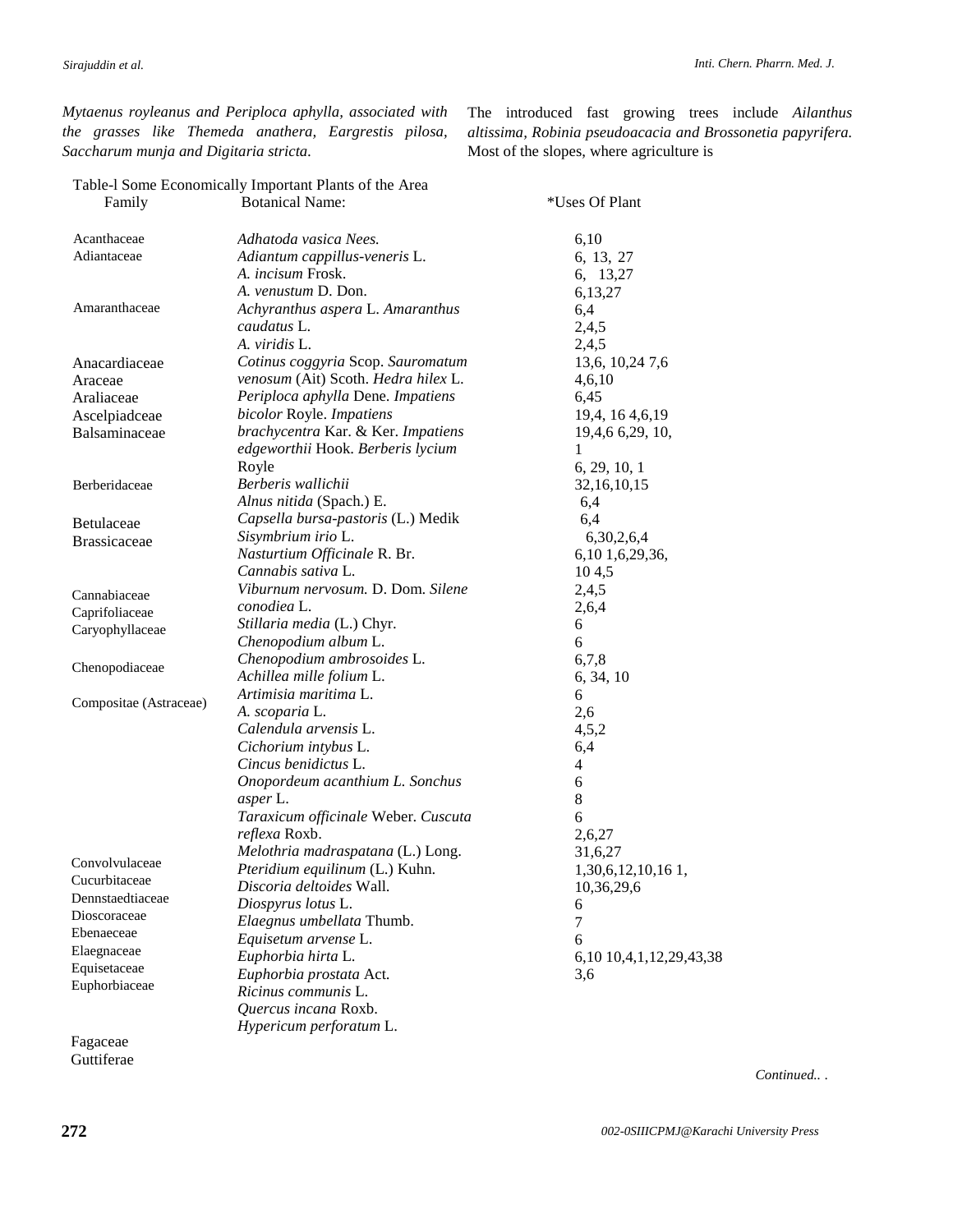feasible, have been uprooted, and converted to arable terraces, and cultivated with two crops a year Le. wheat and maize. Temperate fruits like plums, apricots, peaches and walnuts can also be seen on the field boundaries. Most of the varieties cultivated here are neither of improved quality nor are they cultivated according to the approved agricultural recommendation that's why they have very poor yield and quality.

### 2. SUB TROPICAL CHIR FOREST

Prominent feature of this forest zone is Chir pines *(Pinus roxberghii)* inter mixed by *Olea ferruginea and* 

*Quercus incana* at the lower limits and *Pinus wallichiana* at the upper limits. Other associated species are *Bauhinia varigata, Pyrus pashia, Grevia optiva, Pistacia integerrima, Xanthoxylum aromatum* and *CUtis australis.* It extends from lOOOm to 1500m particularly on the southern faces. This zone goes up to Jawzo Kandow. The terracable land is being converted into croplands resulting in nucleation of human settlements in the forest area, which impaired the composition and structure of natural flora and the associated fauna. However, in small-protected patches where the communal lands have been divided among the inhabitants, are protected. The degraded slopes

|                | Pronunent reature of this forest zone is Chif phies ( <i>Finus</i> | *Uses Of Plant                      |
|----------------|--------------------------------------------------------------------|-------------------------------------|
|                | roxberghii) inter mixed by Olea ferruginea and                     | 18,6                                |
| Family         | <b>Botanical Name:</b>                                             | 33, 1,4,6,17,18,19,12,35,41,10 6,31 |
| Iridaceae      | Iris versicolor L.                                                 | 6,31                                |
| Juglandaceae   | Juglans regia L.                                                   | 38, 27, 10, 39, 4, 617, 6, 3        |
| Labiatae       | Ajuga bracteosa Wall. Ex. Benth.                                   | 6,17,3                              |
|                | A. parviflora Beth.                                                | 6,39                                |
|                | Isodon rugosus (Wall, ex Benth.) Codd.                             | 39,6                                |
|                | Mentha spicata L.                                                  | 18,6, 17,21                         |
|                | Mentha sylvestris L.                                               | 6                                   |
|                | Micromeria biflora (Ham.) Bth.                                     | 35,6                                |
|                | Origanum vulgare L.                                                | 2,4,5                               |
|                | Ocimum basilicum L.                                                | 2,4,5                               |
|                | Salvia moorcraftiana Roxb. Asparagus                               | 6,4,2,5                             |
| Liliaceae      | adscendens Roxb.                                                   | 31,12,7                             |
| Malvaceae      | Malva neglecta Wall.                                               | 16,4,6,30,10                        |
|                | Malva muritiana L                                                  | 1,4,10,6 1,4,12,30,10, 15,          |
|                | Malva sylvestris L.                                                | 16 1,4, 12,30, 10, 15               |
| Meliaceae      | Cedrela serrata Royle.                                             | 6,10,38,27                          |
|                | Melia azedrach L.                                                  | 6,18                                |
| Moraceae       | Ficus palmata.                                                     | 4,36,10,29 21,                      |
|                | Morus alba L.                                                      | 18,29, 10 21,                       |
|                | Morus nigra L.                                                     | 18,29, 10                           |
|                | Myrsine africana L.                                                | 4, 1,38, 10, 16                     |
| Myrsinaceae    | Mirabilis jalapa L.                                                | 6                                   |
| Nyctaginaceae  | Fraxinus excerlsior L.                                             |                                     |
| Oleaceae       | Jasminum humile.                                                   | 35,6 30, 37, 38, 10, 12, 41         |
|                | Jasminum officinale.                                               | 24, 37, 24, 45, 46, 44, 4, 2, 5     |
|                | Oleaferruginea Royle.                                              | 4, 14, 6, 5                         |
|                | <i>Paeonia emodi</i> Wall.                                         | 36, 10, 4, 29                       |
| Paeoniaceae    | Astragalus anisacanthus Boiss.                                     | 28, I, 10, 26, 30, 11, 13, 18       |
| Papilionaceae  | Dalbergia sisso Roxb.                                              | 26, 30, 10, 11, 13, 18              |
|                | Indigofera geradiana Wall. Ex baker.                               | 6, 4, 10, 29                        |
|                | Lathyrus aphaca L.                                                 | 4,6                                 |
|                | Medicago denticulata L.                                            | 4,6                                 |
|                | Robinia pseudoacacia L.                                            | 4,6                                 |
|                | Pinus roxberghii Sargent.                                          | 16,30, 12, 18                       |
| Pinaceae       | Pinus wallichiana A.B. Jackson.                                    |                                     |
|                | Pistacia integerrima Stewart. Plantago                             |                                     |
| Pistaciaceae   | lanceolata L.                                                      |                                     |
| Plantaginaceae | Plantago major L.                                                  |                                     |
|                | Plantago ovata Forssk.                                             |                                     |
|                | Platanus orientalis L.                                             |                                     |

Platanaceae

*Continued..* .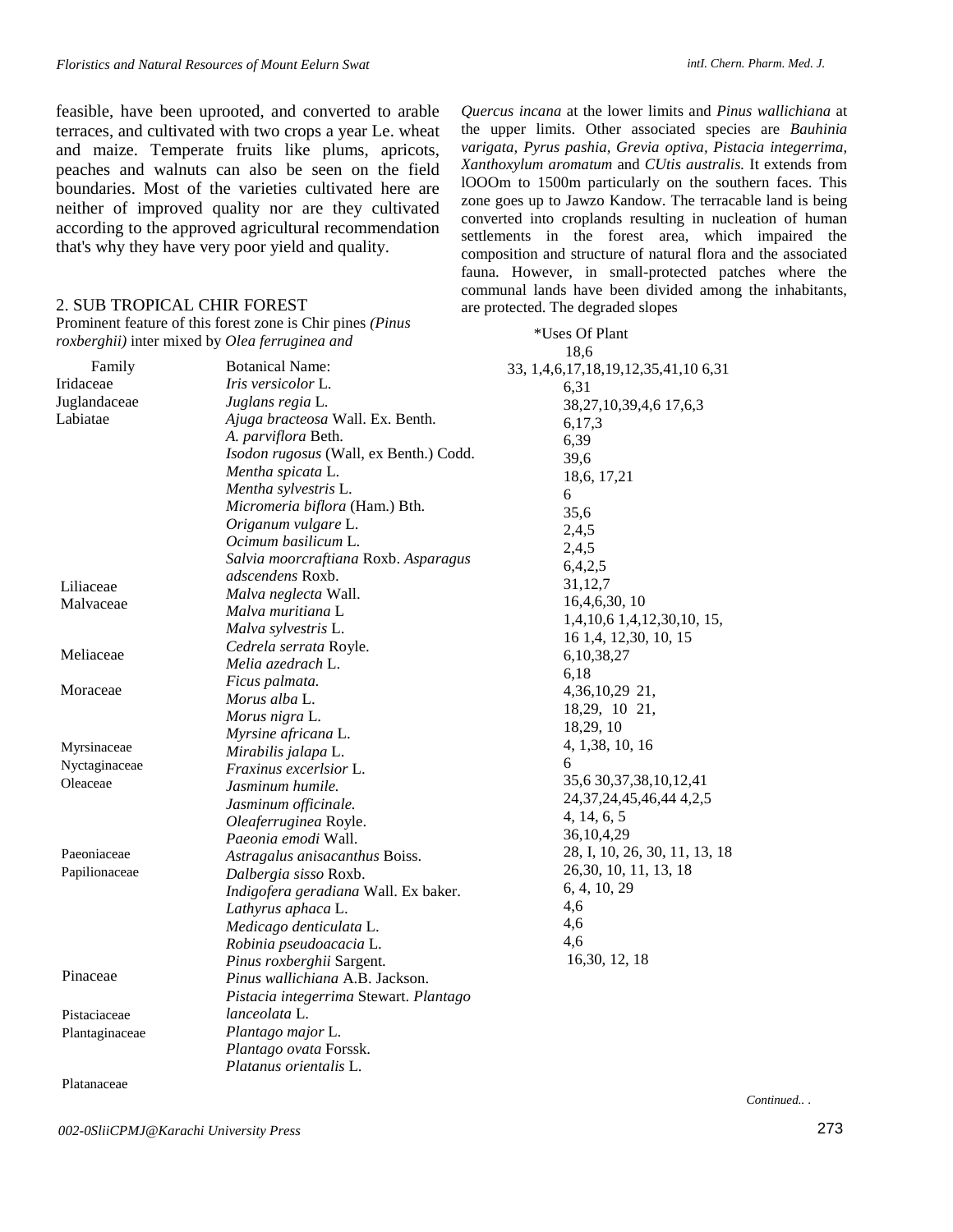| Family        | <b>Botanical Name:</b>                         | *Uses Of Plant                     |
|---------------|------------------------------------------------|------------------------------------|
| Poaceae       | Aristida adscensionis Nees.                    | $4\,, 5\,, 24$                     |
|               | A. cynantha ex. Stued.                         | 4, 5, 24                           |
|               | Chrysopogon aucheri (Boiss) Stapf. Chrysopogon | 4,5,24                             |
|               | gryllus. (L.) Trin. Chrysopogon montanus Trin. | 4, 5, 24                           |
|               | Cenchrus pennisetiformis (Hoechest) Stued.     | 4,5,24                             |
|               | Cenchrus cilliaris L.                          | 4,5                                |
|               | Cynodon dactylon L.                            | 4,5                                |
|               | Desmostachya bipinnata(L.) Stapf. Phragmites   | 4, 5, 18                           |
|               | <i>communis</i> Trin.                          | 4,5                                |
|               | Sacchrum monja Roxb.                           | 37                                 |
|               | Sacchrum spontaneum L.                         | 36, 37, 13                         |
|               | Sorghum helepense (L.) Pers.                   | 37,13                              |
|               | Rumex acetosa L.                               | 4,5                                |
| Polygonaceae  | Polygonum viviparum L.                         | 2,6                                |
|               | Rheum webbianum Royle.                         | 6, 4                               |
|               | Rumex dentatus L.                              | 6                                  |
|               | Protulaca oleracea L.                          | 2, 6                               |
| Portulaceae   | Punica granatum L.                             | 2,6                                |
| Punicaceae    | Anemone obtusiloba D. Don.                     | 1,29,10,6,17                       |
| Rananculaceae | A. rupicola Comb.                              | 4,13                               |
|               | Aquilegia pubijlora Wall.                      | 4,13                               |
|               | Dilphinium pyramidale Royle. Rananculus        | 6                                  |
|               | <i>muricatus</i> L.                            | 18                                 |
|               | Ziziphus jujuba Mill.                          | 4,6                                |
| Rhamnaceae    | Cotoneaster affinis (Lindl.) Schn. Cotoneaster | $33, 1, \sim 10, 36, 37, 46,$      |
| Rosaceae      | microphylla Wall. Cotoneaster numularia Fisah  | 10, 37                             |
|               | & Mey. Fragaria indica Andrews.                | 10, 6, 1, 25                       |
|               | Pyrus pashia Ham.ex D.Don.                     | 10, 6, 25                          |
|               | <i>Rosa brunonii</i> Lindl.                    | 6, 1                               |
|               | Rubus fruticosus L.                            | 42,10,29                           |
|               | Rubus idaeus L.                                | 36,44                              |
|               | Rubus ulmifolius Schott.                       | 36, 29, 1, 6                       |
|               | Rubus ellipiticus Smith.                       | 36, 29, 1, 6                       |
|               | Zanthoxylum armatum DC.                        | 29, 1, 6                           |
|               | Populus ciliata Wall.                          | 29, 1, 6 25, 36, 29, 17, 6         |
|               | Populus euphratica Oliv.                       | 10, 38, 16, 13                     |
| Rutaceae      | Populus nigra L.                               | 14, 30, 37, 13, 15, 38, 37 30, 37, |
| Salicaceae    | Salix babylonica L.                            | 10, 15                             |
|               | Berginia ciliata (Haw.) Scernb.                | 13, 16, 4, 10, 32, 12 6, 18        |

#### Saxifragaceae

where soil land is deep is occupied by Myrsine africana, Alnus nitida, Diospyrus lotus and Populus alba at the upper limits. Berberis lycium, Indigofera hetrantha, Rubus fruticosus. Rubus ideus and Rubus ellipiticus. The highly drained exposed and shallow soil is inhabited by Sophora angustifolia, Periploca aphylla, Rumex acetosa, Origanum vulgare, Trichodesma indicum, Ajuga brateosa, Micromeria biflora and Lotus comiculatus. The moist stream beds *Debregeasia silicifolea, Salix tetrasperma, Vitex negundo* at the lower limits and *Salix tetrasperma,*

Continued.. .

Chir pines generally occupy the steep exposed faces of mountains, which are heavily exposed to grazing, fuel wood, timber wood, lopping and fire for fodder production. All the practices have greatly degraded the structure and composition of floral and faunal diversity. Most of the area of this zone has been converted into open ridges with shallow soil and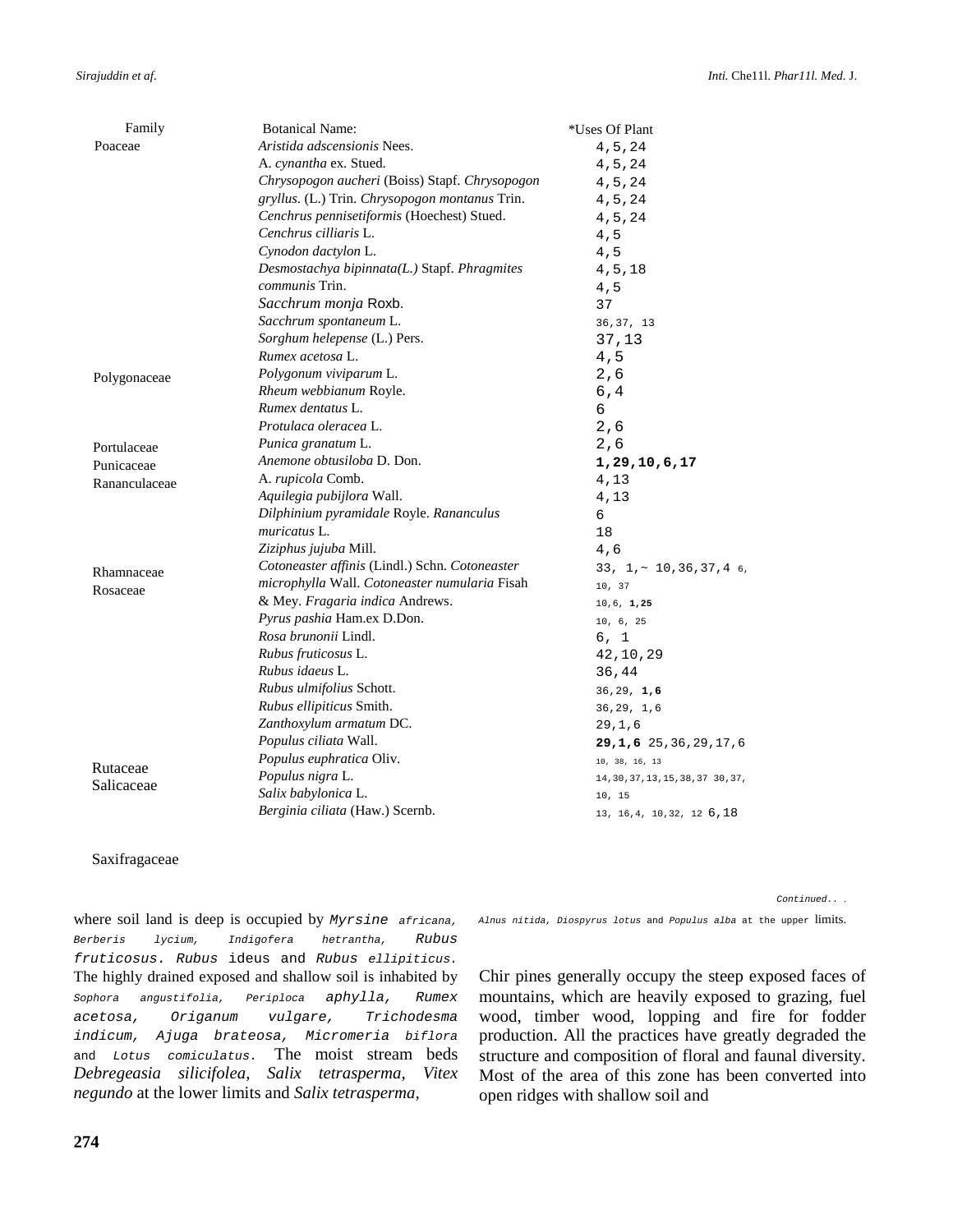#### *Floristics and Natural Resources of Mount Eelum Swat*

| Family           | <b>Botanical Name:</b>                       | *Uses Of Plant          |                 |
|------------------|----------------------------------------------|-------------------------|-----------------|
| Scrophulariaceae | Varbascum thapsus L.                         | 6                       |                 |
|                  | Veronica ciburia (L.) Less.                  | 6 10, 4, 13, 15, 30, 29 |                 |
| Simarubaceae     | Ailanthus altissima (Mill.) Swingle. Solanum | 2,6                     |                 |
| Solanaceae       | nigrum L.                                    | 6                       |                 |
|                  | Solanum xanthocarpum Schard & Wendl.         | 7,6                     |                 |
|                  | Withania somnifera Dunal.                    | 6,<br>-7                |                 |
|                  | Datura metel L.                              | 6,<br>7                 |                 |
|                  | Datura stramonium L.                         | 6,10                    |                 |
| Thymeleaceae     | Daphne mucronata Royle.                      | 6, 12,30, 16            |                 |
| Ulmaceae         | Celtis australis L.                          | $1,37$ .                |                 |
|                  | Celtis laevigata Willd.                      | 6,4                     |                 |
| Umbelliferae     | Eryngium biebersteinianum Nevski.            | 6                       |                 |
|                  | Trachyspermum ammi.                          | 2,6 2,6                 |                 |
| Utricaceae       | Urtica diocia L.                             | 6                       |                 |
|                  | Urtica pilulefora L.                         | 8,66,2                  |                 |
| Valerianaceae    | Valeriana wallichii Jones.                   | 6,2                     |                 |
| Verbenaceae      | Vitex negundo L.                             | 1,4,66                  |                 |
| Violaceae        | Viola serpens Wall.                          |                         |                 |
|                  | Viola kashmiriana W. Bkr.                    |                         |                 |
|                  | Vitis vinifera L.                            |                         |                 |
| Vitaceae         | Tribulus terristris L.                       |                         |                 |
| Zyghophyllaceae  |                                              |                         |                 |
| Kent and Cooker  |                                              |                         |                 |
| TO USES OF PLANT |                                              |                         |                 |
| 1. Wild fruit    | 13. Soil binder                              | 25. Sticklhandles       | 37. Utens       |
| $2.5 + 1.$       | $1.4$ $0.11 f_{1.4}$ $11 -$                  | $26.5$ Times $\sim$     | 20 <sub>0</sub> |

| 1. Wild fruit          | 13. Soil binder           | 25. Sticklhandles    | 37. Utensils         |
|------------------------|---------------------------|----------------------|----------------------|
| 2. Pot herb            | 14. Soil fertilizer       | 26. Timber           | 38. Construction     |
| 3. Beverage            | 15. Wind Break            | 27. Cushion plant    | 39. Bee attractants  |
| 4. Fodder              | 16. Shade tree            | 28. Resin            | 40. Smoking medicine |
| 5. Hay Fodder          | 17. Spice/flavoring agent | 29. Fence            | 41. Wood carving     |
| 6. Medicine            | 18. Ornamental            | 30. Furniture        | 42. Root stock       |
| 7. Poison              | 19. Dye                   | 31. Fish poison      | 43. Charcoal         |
| 8. Green Pesticide     | $20.$ Ink                 | 32. Soil reclamation | 44. Fishing Checks   |
| 9. Graveyard things    | 21. Incense/perfume       | 33. Dry fruits       | 45. Snuff ash        |
| 10. Fuel wood          | 22. Paper                 | 34. Brooms           | 46. Granary/Basketry |
| 11. Torch Wood         | 23. Beads                 | 35. Miswak           |                      |
| 12. Agricultural tools | 24. Packing! roping       | 36. Hedge plant      |                      |

sparse vegetation cover of *Aristida cynantha, Periploca aphylla, Adhatoda vesica* and *Narium odorum along with Selaginella.*

# **3. MOIST TEMPERATE BLUE PINE FOREST**

Blue pines *(Pinus wallichiana)* form the main feature of this zone. It can be observed above a village Methra Pindi 1500m and on the southern slopes. On northern slopes, it is associated with Chir pine at its upper limits. This transitional type of forest can be observed from Methra Pindi to Jawzo Sar. On northern slopes, *Pinus wallichiana* is associated with *Quercus incana* at its lower limits and *Quercus dilatata* in the upper limits.

Blue pine is social in nature and has given rise to good humus deposition providing habitat for variety of floral and faunal diversity. The floral stand present luxuriant growth with good stratification and physiognomy. Associated trees, of this zone are *Quercus incana, Diospyrus lotus, Comus macrophylla* and *Pyrus pashia.*  The sub flora includes bushes of *Sarcococca sa ligna, Myrsine africana, lsodone*

*rugosus, lndigofera gerardiana* and *Berberis lycium.*  Streams in this zone have fair distribution of *Alnus nitida* whereas; the ground flora includes the species of *Valeriana wallichii, Viola serpens, Rumex nepalensis, Geranium wallichianum. Delphinium aquiligifolium, Mentha longifolia. Hypericum*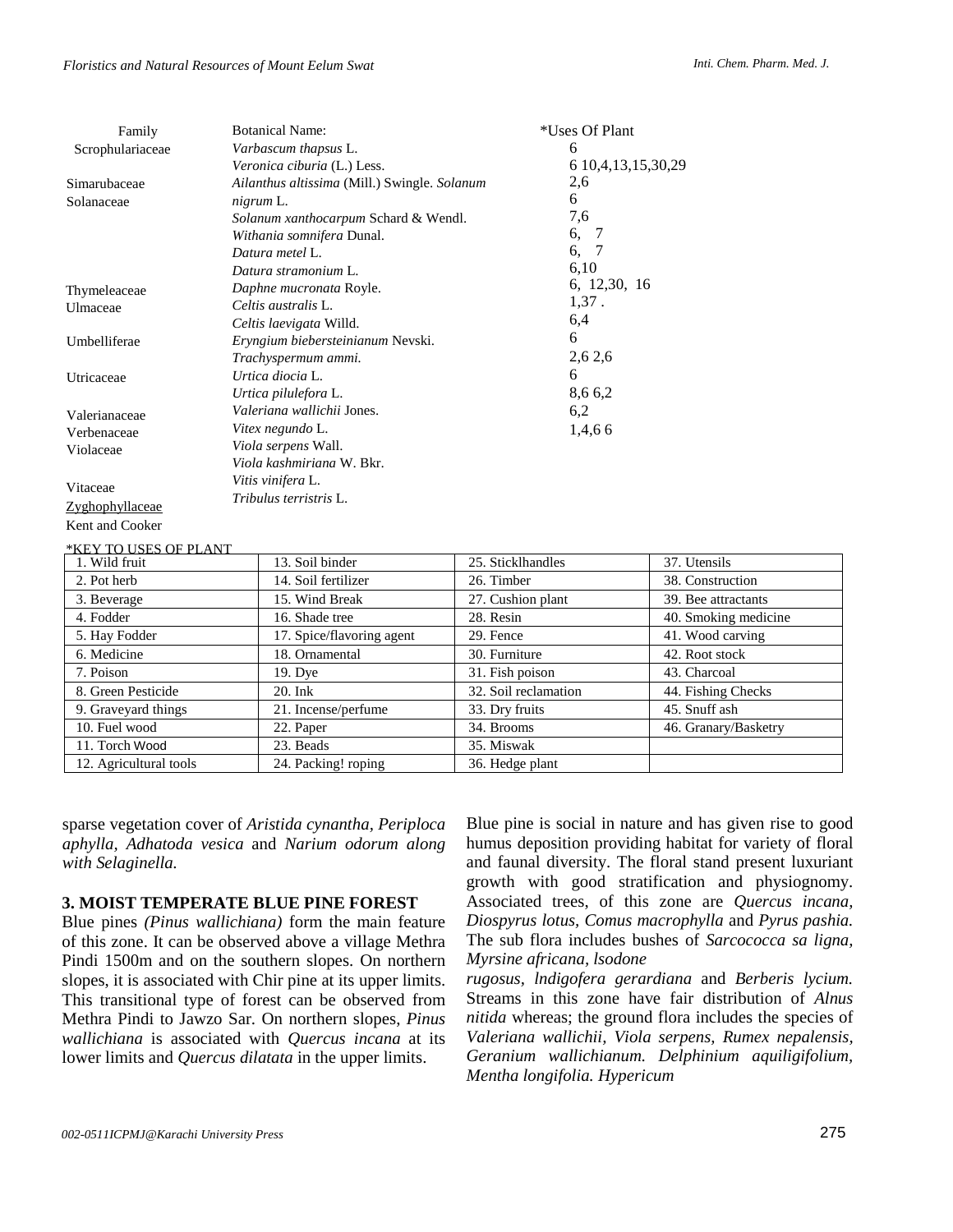*Inti. Chem. Pharm. Med. J.*

*perforatum and Ajuga parviflora. Climbers like Rosa moschata, Jasminum humile, Jasminum officinale* and *Hedra hilex* are of common incidence.

B) THREATS TO NATURAL RESOURCES Major threats to which the ecological resources of Mount Eelum are exposed are presented below:

### 1. DEFORESTATION

In the recent past, all the area was covered with such a thick forest that blocked the way of intruders. Elders of the locality depends upon terrace cultivation, for their area tell us a popular pushto proverb," Che Mar

Loi She No Eelum Tha Zee" means that when snake becomes huge and find no shelter it ultimately finds its way to the Mount Eelum. Nowadays Mount Eelum is exposed to severe deforestation pressure. In the recent past the commercial utilization of the communal forest resources has been banned by some of the communities, however, the unsettled land tenure dispute is still a threat to natural resources and provided free hand to cut trees from the communal forests, to meet domestic needs. If the situation remains unchecked, the remaining forest will not be available after a few years.

#### 2. FUEL WOOD CONSUMPTION

The fuel wood requirements of the whole valley entirely met from the forest. Mostly the people prune and lop the forest trees for firewood. Dead and decayed branch collection is also common. Sometime they cut the whole tree for fuel wood purposes. Fuel wood collection is a major threat to the natural resources of the area. According to the survey, the people prefer oak trees for fire wood purposes and that is why its density in the existing forest is very low.

According to the results of fuel wood consumption survey the average daily consumption of a household in Mount Eelum valley is about 15 kg. For entire population in Mount Eelum, it is about 7170 kg per day. Beside local consumption, about 2000 kg per day of pine's wood is taken from Mount Eelum to district Buner, Mingora and surrounding villages.

## 3. OVER GRAZING

Livestock grazing is another major threat to the natural resources of the area. About 2500 livestock heads are an integral part of the lives of the local population. There is no restriction on livestock grazing in the area. In addition to livestock owned by the local community, nomads bring their livestock to the valley

for grazing in summer. They enter the valley from Buner, Swat and other surrounding areas. This free grazing practice has exceeded the carrying capacity of the rangelands and has caused a tremendous decline in natural regeneration of pastures for wildlife of the area.

# 4. TERRACING

Agriculture is the major economic activity in the area. Plains in the area are scarce and 80% population of the existence. To meet the requirements of growing population, the people have cleared slopes of moderate steepness and still cutting is carried on, that is why fallen trees are seen every where. An agricultural activity on slopes provided a line of attack for various agents of denudation, resulting in irreversible loss of precious soil.

### 5. POVERTY

A worst socioeconomic condition of the local inhabitants triggers them to cut trees for commercial purposes. This hidden felling of trees is practiced especially in the side valleys of Murghuzar and other upper reaches of the valley, which are near to District Buner. This exposes steep slopes to soil erosion and other environmental hazards. For commercial exploitation, the Timber Mafia uses several routs for the transportation of timber. Among the routes followed, three routes Qadar Nagar, Gokand and Karakar are on Buner side and two routes Marghuzar and Sangar are on Swat side.

### 6. IGNORANCE

Local community is not only illiterate but also unaware of the ecological and Economical importance of the natural resources of the area. This lack of awareness is the major cause for the over exploitation of natural resources of the area.

# 7. LACK OF DEVELOPMENTAL INITIATIVES

Since the merger of Swat with Pakistan in 1969, no scientific management of the natural resources and socioeconomic uplift of the area have ever under taken, either by Govt. or any NGO. No development had been made in the fields of communication, education, health, irrigation and community organization.